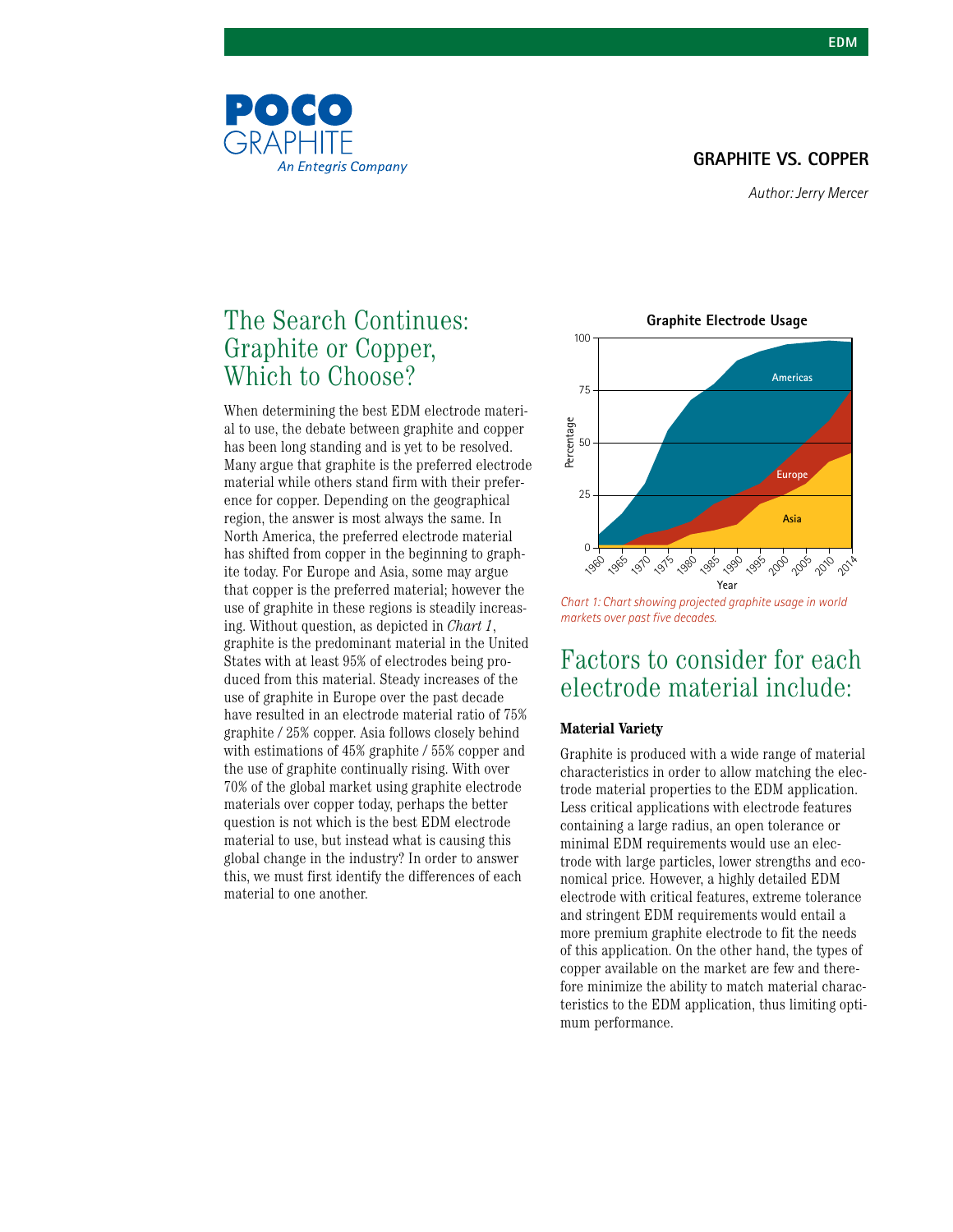#### **Electrode Cost**

When considering material cost, the common concept is that copper is priced much lower than graphite. This may be true if only the material cost is taken into account and not the cost of machining the electrode. In addition, this statement is usually made after comparing the price of the copper material against the price of the more expensive graphite materials on the market. With the wide range of graphite materials available, it is quite possible that some EDM grades are more economical than copper. Even with the more expensive graphite materials, the machining costs often offset any savings that is realized with the copper. For example, a simple electrode blank with a ground finish on top and bottom was quoted with the material cost alone of copper being \$4.68 per cubic inch while a premium grade of graphite was quoted at \$6.80 per cubic inch or 45% more costly. However, when the cost of machining an electrode detail was included, the story changed. In this case, the graphite electrode was actually quoted at less than 20% of the cost of the copper electrode.

So, obviously there is something about the machining of copper that significantly increases the electrode cost. Due to the soft "ductile" characteristic of copper, this material is often gummy and conventional machining practices, such as feeds and speeds must be altered to successfully machine this material. The end result is lengthy machining times and increased costs. Tellurium Copper is easier to machine, but this may jeopardize EDM performance. Graphite on the other hand, is not gummy and can be conventionally machined very easily and quickly when compared to copper.

#### **Electrode Detail**

Copper does not have the ability to handle current density as effectively as graphite; therefore features on a single copper electrode should be similar in detail. Graphite actually performs very well at a high current density even with complex geometry. For this reason, graphite electrodes provide the ability to design various intricate machined details on the same electrode. For this reason, the number of electrodes required to perform a job can be significantly reduced. *Figure 1* shows the results of one shop that combined several electrode details into one graphite electrode instead of multiple copper electrodes. With copper, this particular job required over 100 electrodes to complete the job while graphite required less than 30. In addition, the copper electrodes required handwork to remove any burrs caused by the machining process whereas the graphite electrodes milled smooth and no burr removal was required.

#### **EDM Performance**

MRR – The thermophysical properties of the electrode material determine the ability to process the energy of the EDM cut and remove metal. In generating a spark, peak current is discharged only after the gap between the electrode and work piece is broken down. At this point, the electrode emits electrons that collide with the molecules of the dielectric fluid. As a result, the fluid is vaporized and an energy channel is formed allowing the spark to take place. With copper electrodes, the phenomenon of releasing electrons; thus forming carbon in the gap takes place only after its own material has melted. This is why on-times for copper electrodes are generally much higher than a



*Figure 1: Photo showing number of electrodes required for one specific job.*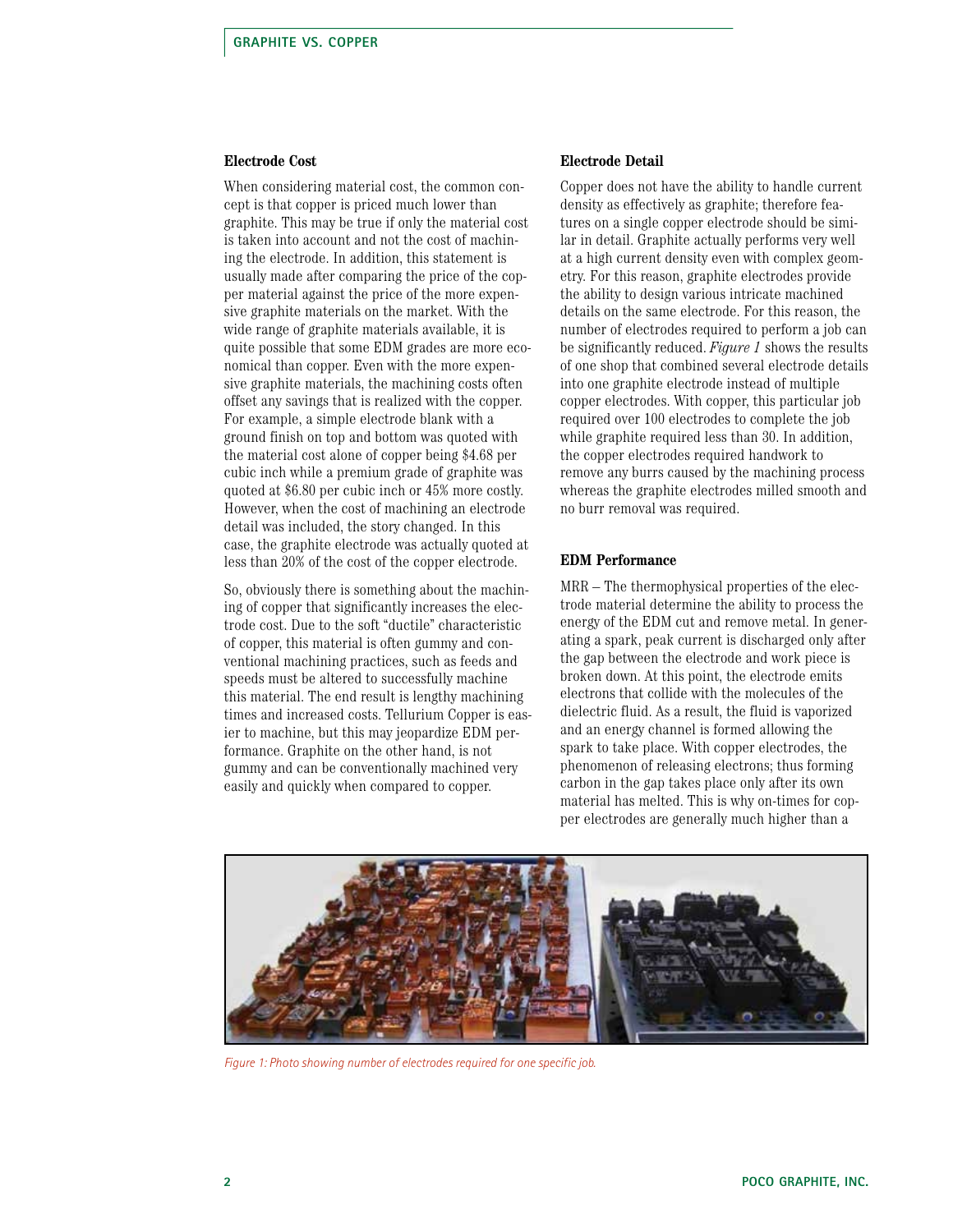graphite electrode. On the other hand, a graphite electrode is able to emit these electrons at much lower temperatures and the time required to form the energy channel is considerably less. Therefore, graphite initializes the spark faster, resulting in significantly higher metal removal rates.

EW – Electrode wear is a concern of every EDM operator as excessive wear results in adding electrodes or redressing electrodes more often. Graphite is able to achieve electrode wear of less than 1% in relation to the depth of cut at machine parameters much more aggressive than copper electrodes. This means that the high amperage and long on-times of a roughing condition actually preserve the graphite electrode while the copper electrode erodes away at these settings. On the contrary, in the finishing stages with low amperage and on-times the graphite electrode has a tendency to wear at a faster rate than copper. However, since the electrode wear is in relation to the amount of material removed in the cut, the wear percentage, in the finishing stage, is still minimal with a graphite electrode.

SF – It goes without saying that copper electrodes provide very fine surface finishes. With the sophistication of today's EDM sinker technology the surface finish gap between graphite and copper has narrowed significantly. Fine grain graphite electrodes are now able to deliver similar surface finishes much faster than copper with comparable wear on the electrode. With the proper electrode material selection and machine parameters, graphite is able to achieve near mirror finishes without powder additive and mirror like finishes with this additive. As shown in *Figure 2*, EDM test cuts measuring .260" x .510" were conducted on a test piece. The two pockets on the right were machined to a depth of .100" with an 8 VDI finish. While copper may still be able to achieve finer surface finishes, the requirement for an EDMed surface finish less than this is rare and even then are usually achieved with some type of post-EDM polish operation.



*Figure 2: Photo showing fine surface finish available with an appropriate graphite electrode material and proper machine parameters.* 

### Determining the True Cost

So where does this lead in our search for the "perfect electrode material?" While there is absolutely no perfect material for all EDM applications, if you consider the factors discussed here, we may have a better understanding on the reason why graphite is becoming the preferred material on a global scale. Unfortunately, this tells only a portion of the story as a Cost of Ownership calculation must be performed in order to determine the true cost effect that an electrode material has on the EDM operations. In order to identify the monetary impact of both graphite and copper electrodes, test burns were completed and performance tracked. With the results of this testing, the true cost was identified and the Cost of Ownership determined.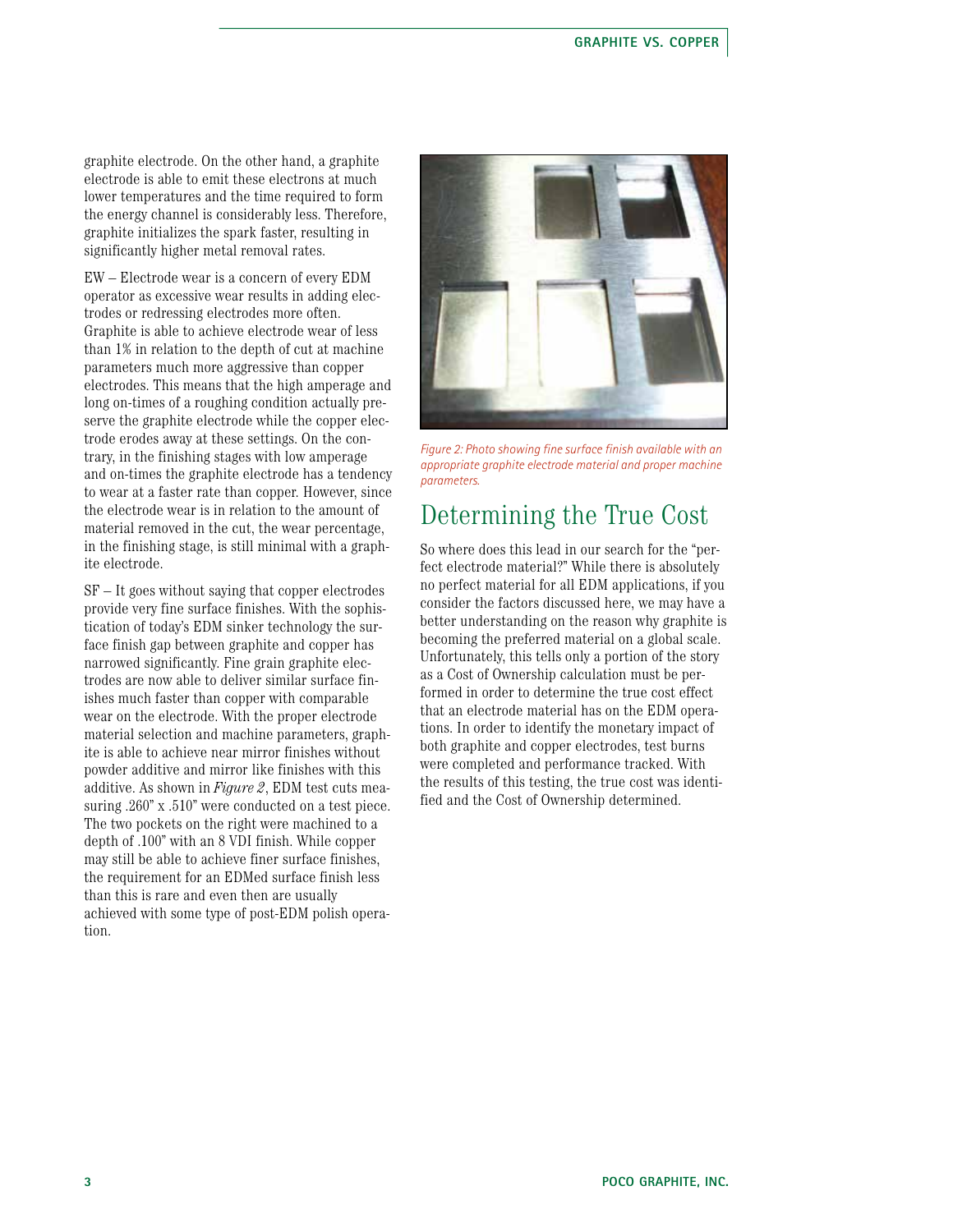### Test Case

The parameters of these tests were to EDM identical electrode details to a depth of 1" using two electrodes (1 rough and 1 finish) and then determine if additional electrodes were required to complete the job. For these tests, the electrode detail was not critical and a standard rib was chosen for simplicity. Each rib measured 0.040" thick by 1.00" wide with a 1º draft. For the sake of time, a final surface finish of 20 VDI was chosen. Two test plates were clamped together with the rib detail EDMed on the center line. This allowed for the plates to be separated and results measured on the corresponding halves.

The electrode materials chosen were a POCO EDM-3® graphite electrode in the "Ultrafine" classification and an "oxygen free" C110 copper electrode.

In order to eliminate any outlying data points, these tests were conducted on three different name brand EDM sinkers. The intent with this was to normalize EDM performances and provide a more rounded result by using the average from the results of all three tests.

#### **Electrode Preparation**

Electrodes were purchased on the market with material and machining at the normal rate. These parts were made to print with tolerances indicative to industry standards. The machining procedures were left to the discretion of the company machining the electrodes. Since the material grade was specifically identified, no substitutions were allowed for either the graphite or copper electrodes. Therefore; the electrodes with the lowest cost for each grade was chosen to allow for the most economical cost basis when determining the price/performance ratio for these tests.

#### **EDM Programming**

The EDM program for each test was generated using the standard technologies for each EDM sinker. For graphite, the "High Grade Graphite versus Steel" technology was used, while a "Copper versus Steel" technology was used for the metallic electrodes. In addition, the adaptive control feature was implemented for each test cut to simulate a "real world" EDM application. Since no flush hole could be machined into the electrode, external flush lines were used with a flush pressure of  $3-5$ psi. No operator intervention, such as "tweaking machine parameters" occurred during any of the testing.

#### **Data Collection**

In order to determine the impact of these electrode types on the EDM process, data was gathered from each series of tests. This included the cost of the electrode, the time of the EDM process, the amount of end wear for both the roughing and finishing electrodes, and the final surface finish achieved.

Electrode Cost – The electrode cost includes the value for both material and machining. This provides an overall electrode price without one component of electrode fabrication carrying a greater value factor than the other.

EDM Time – The time required for the test was taken directly from the time record on each EDM sinker. This measurement was collected for each step in the EDM program and added to determine the overall time from start to finish. While the time varied significantly from one machine to another, the Cost of Ownership Model takes into account the average of all three EDM tests.

Electrode Wear – All electrodes were measured before and after each test to determine the amount of wear during the burn. This measurement was taken on an independent height gauge and calculated to determine an End Wear percentage in relation to the depth of the roughing and finishing cut.

Surface Finish - The surface finish was measured after each burn while using a portable profilometer. Measurements for surface finish were taken at six locations in each cavity with three being at the top, middle and bottom of the cavity, and with the workpiece rotated 90 degrees, another three measurements from the left, center and right. These measurements were then averaged to arrive at a final surface finish for the complete burn.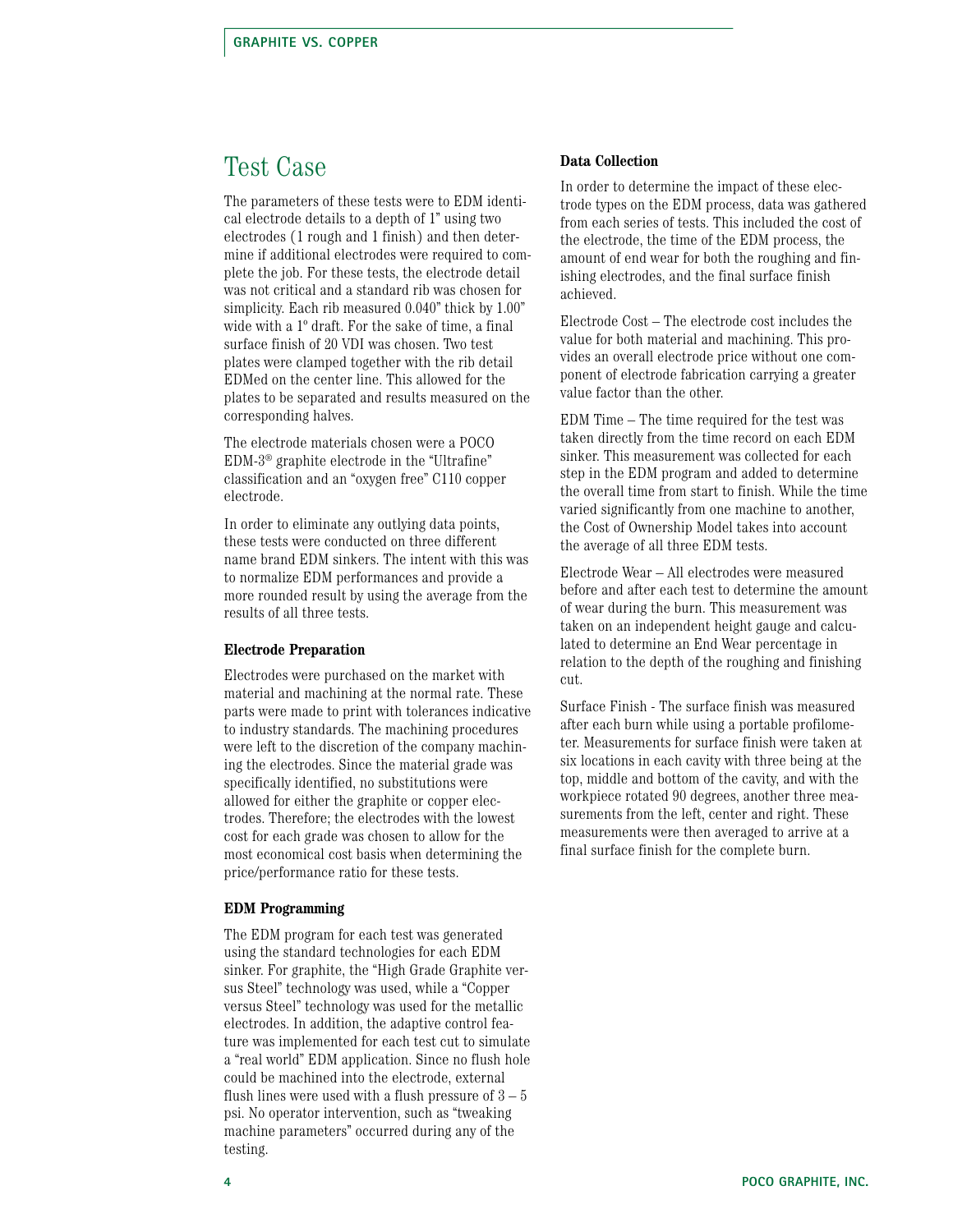### Test Results

#### **Electrode Cost**

As stated earlier, a copper electrode could be more economical than a graphite electrode when only the blank material is taken into consideration. However, when the cost component of machining is factored in, the story changes considerably. For this test, the cost of each EDM-3 graphite electrode was \$15.50 while the C110 copper electrodes cost \$95.00 each. The intention was to use only two electrodes for each test with only one roughing and one finishing electrode. Two of the three EDM models used in this test generated programs for two electrodes. However; the graphite program for one EDM model called out for an additional finishing electrode. In this case, a third graphite electrode was used to eliminate operator intervention and bias. This test will be used to determine the cost basis for electrodes. Both the EDM-3 and C110 electrode materials are considered to be a high quality electrode material in their respective categories. Of course, these costs could be reduced with a more economical electrode material of lesser quality. For the purposes of determining value, the total cost for the EDM-3 graphite electrodes was \$46.50 and \$190.00 for the C110 oxygen-free copper electrodes.

#### **EDM Time**

Very interesting is the fact that all three EDM sinker brands used in this project programmed the copper electrodes at much higher on-times than the graphite electrodes. This adds credence to the statement made earlier that it takes longer for the copper electrodes to break down the gap; therefore reducing the metal removal rates. This was found to be true in all three accounts with the graphite electrodes completing the burn at a faster rate than the copper. Depending on the sinker used, the EDM-3 electrodes completed the burns 28% to 171% faster than the copper electrodes. Taking into account the average burn times for all three tests, the copper electrodes completed the burn in 4 hours and 29 minutes whereas EDM-3 had an average burn time of 1 hour and 54 minutes or 136% faster. For the purpose of projecting the value of the EDM process, the Cost of Ownership Model will use an hourly shop rate of \$55.00.

#### **Electrode Wear**

To say which electrode material achieved the least amount of electrode wear would be difficult as both materials performed well in their respective

category with the machine technology used. For the roughing electrodes, as can been seen in *Figure 3*, the graphite electrode on the top did have a larger corner radius than the copper electrode on the bottom, yet had a much smoother edge. The rough edge on the copper roughing electrode will cause the finishing electrode to work much harder to achieve a clean burn depth in the cavity. In the roughing operation, the copper electrode did have slightly less end wear. However, both materials achieved wear percentages comparable to the electrode detail and machine parameters. *Figure 4* shows the opposite with the graphite electrode having reduced corner wear and achieving a cleaner cavity. The corner wear on the copper electrode could have been enhanced with an addition of a third electrode; however this would have further increased material costs and burn time. Not taking corner wear into account, the graphite electrode had an overall (roughing and finishing) wear percentage of 2.75% while the copper electrode achieved an end wear ratio of 0.42%.





*Figure 3: Roughing electrodes: Graphite on top, Copper on bottom*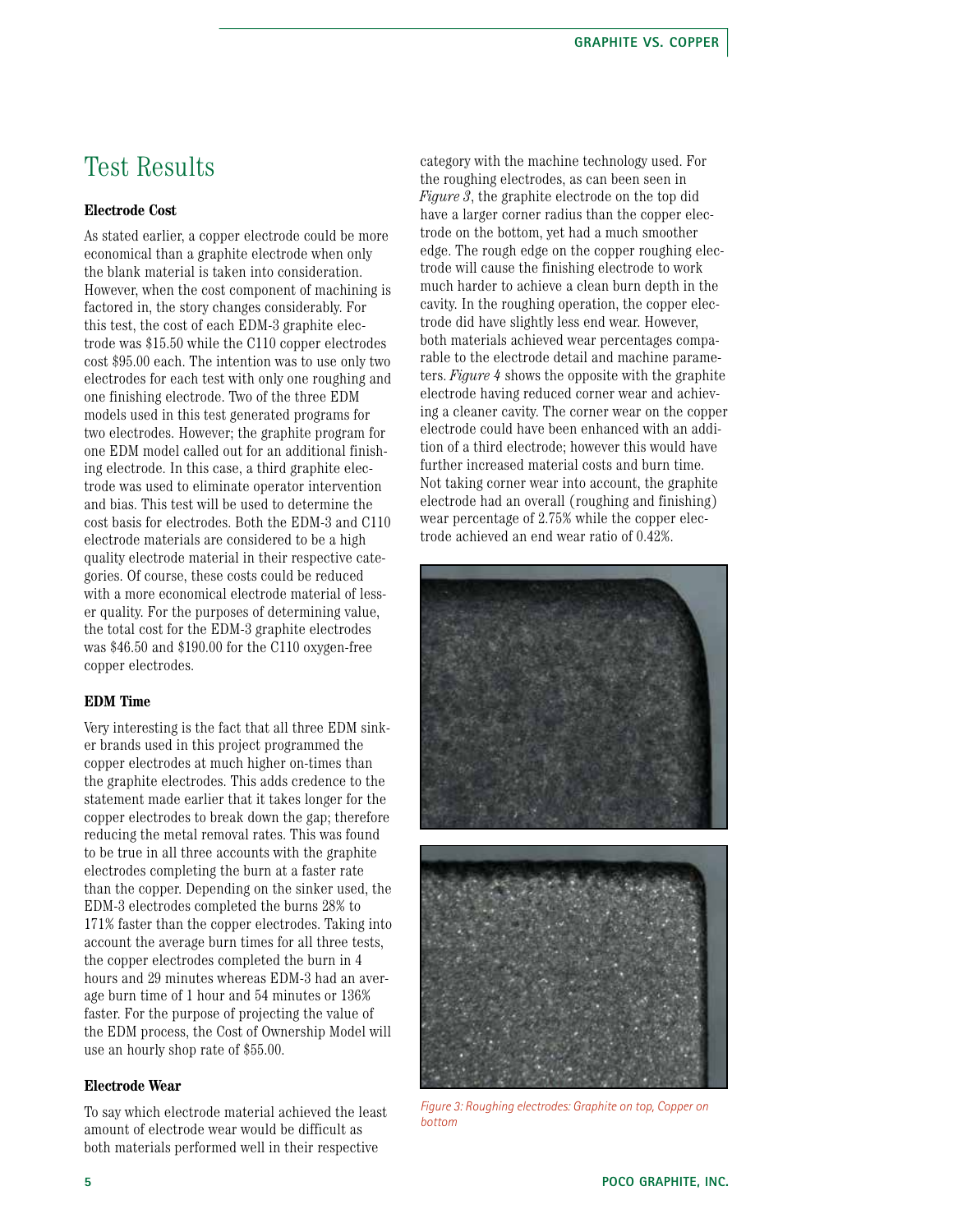

*Figure 4: Finishing electrodes – Graphite on left, Copper on right* 

#### **Surface Finish**

Depicted in *Figure 5* is a 25x magnification of the surface finish in the each cavity. As expected, because it is cast as a solid material with no porosity, the copper electrodes achieved a slightly finer surface finish in the cavity than the graphite. However; neither electrode material met the surface finish prerequisite of 20 VDI. Using an average of six measurement points, the graphite achieved at 24 VDI finish while the copper had a surface finish of 22 VDI. With both electrode materials, a post-polishing process will be required to bring the final surface finish to the required 20 VDI finish. With an estimation of \$15 per square inch of surface area per VDI point, the cavity produced with the graphite electrodes would have \$60 in polishing costs while the cavity produced with the copper electrodes would have \$30 in polishing costs.



*Figure 5: Surface finish in the cavity – Graphite on top , Copper on bottom*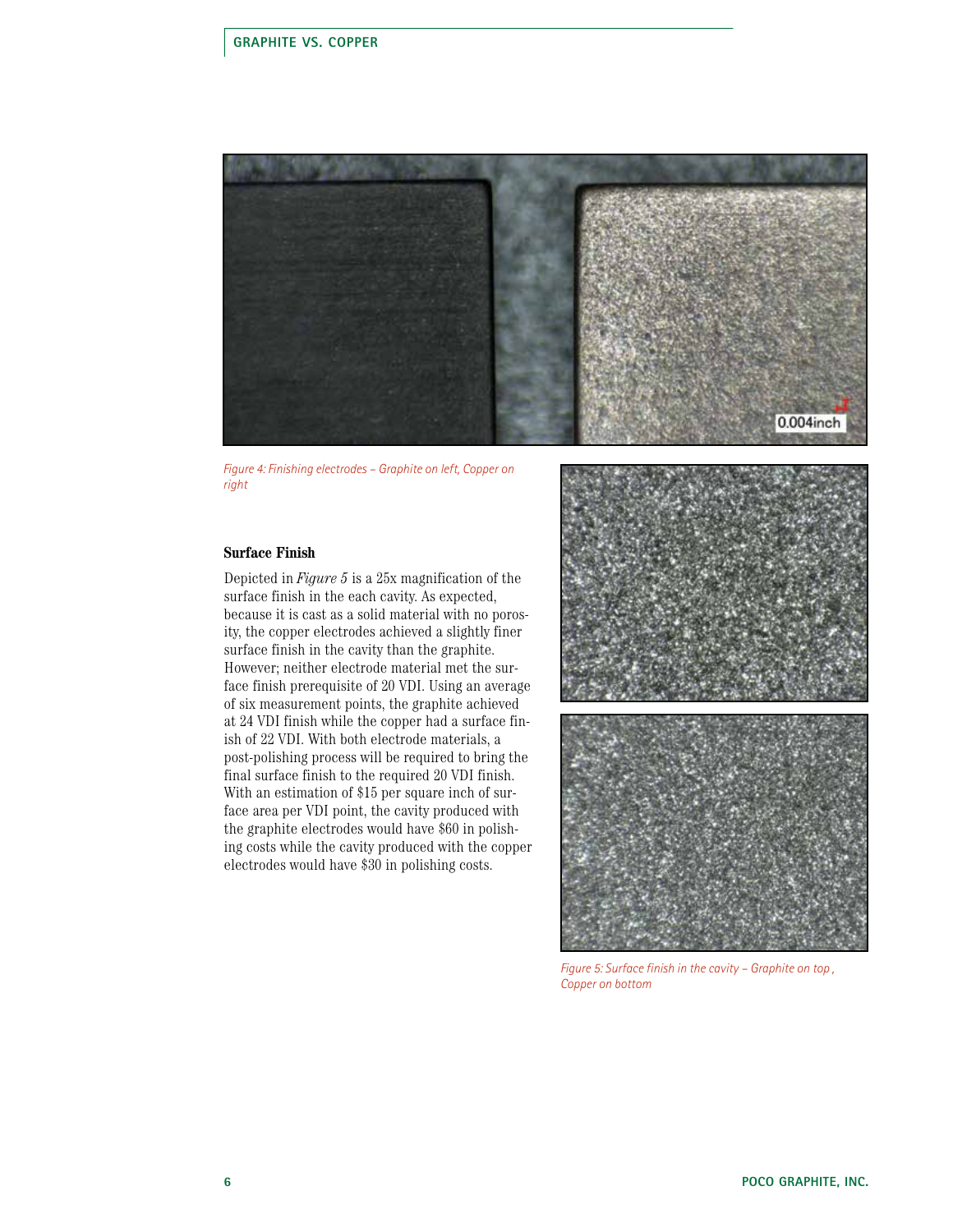## Cost Model

The Cost of Ownership Model is useful in determining the monetary effect on a production process. Most often, only the cost of the electrode materials are taken into account in EDM operations, however the model also takes into account the cost of EDM, any required post-polishing and the added available throughput on a shop rate basis.

As can be seen in *Chart 2*, the costs associated for each electrode type are broken down to the primary factors of EDM. This model breaks these costs down by category and then calculates a bottom line "Total Effective Cost" for the entire EDM operation. Even with adding an additional graphite electrode and a slightly higher post-polishing cost, the total cost of production without taking increased throughput into account shows a clear and distinct difference. The costs associated with the EDM-3 graphite electrodes totaled \$211.00 while the costs associated with the C110 copper electrodes totaled \$466.95, or an increase of 121%. Taking throughput into account, creates a credit that is applied toward the costs of the electrode material allowing for increased productivity, or in this case for EDM-3. With this value, the Total Effective Cost for EDM-3 is reduced to \$68.90 while the cost for the C110 copper electrodes remains the same at \$466.95. In the end, the production costs for the C110 copper electrodes is 578% higher than EDM-3.

## Conclusion

Of course, many assumptions can be made regarding the test methods for this project. This could be not using the same machine technology, the same number of electrodes or the electrode detail not being fully suited to one type of material. With the myriad of variables that could be associated with these tests, the intent was to reduce these as much as possible and provide the end results. It would then be up to you, the reader; to conduct testing of your own to determine which material would provide the most cost effective operations.

However, one thing is certain. In this industry, we don't sell molds. We sell time and time is money. All too often, only one factor in the cost model is taken into account and decisions are based on this. In order to fully determine which electrode material is best, graphite or copper, all factors must be considered together to determine the total effective cost. The choice is yours.

| <b>Cost Comparison of Graphite to Copper</b> |                                |                 |               |                 |
|----------------------------------------------|--------------------------------|-----------------|---------------|-----------------|
|                                              |                                | <b>Graphite</b> | <b>Copper</b> | <b>Variance</b> |
| Electrode Cost                               | 3@\$15.50                      | \$46.50         |               |                 |
| (Material & Machining)                       | 2@ \$95.00                     |                 | \$190.00      | + 308%          |
| <b>EDM Burn Time</b>                         | $(Avq / 3$ burns)              | 1 hr 54 min     | 4 hr 29 min   |                 |
| <b>EDM</b> Cost                              | (\$55 / hour)                  | \$104.50        | \$246.95      | + 136%          |
| Final Surface Finish (VDI)                   | (Avg / 6 locations)            | 24              | 22            |                 |
| Polishing Cost                               | (\$15 / in <sup>2</sup> / VDI) | \$60.00         | \$30.00       | - 50%           |
| <b>Total Cost of Production</b>              |                                | \$211.00        | \$466.95      | $+121%$         |
| Added Throughput                             |                                | 2 hr 35 min     | N/A           |                 |
| (Time Saved on EDM)                          | (\$55 / hour credit to cost)   | (\$142.10)      | $S-$          | N/A             |
| <b>Total Effective Cost</b>                  |                                | \$68.90         | \$466.95      | + 578%          |

*Chart 2: Cost of ownership model illustrating the total effective costs of each material*